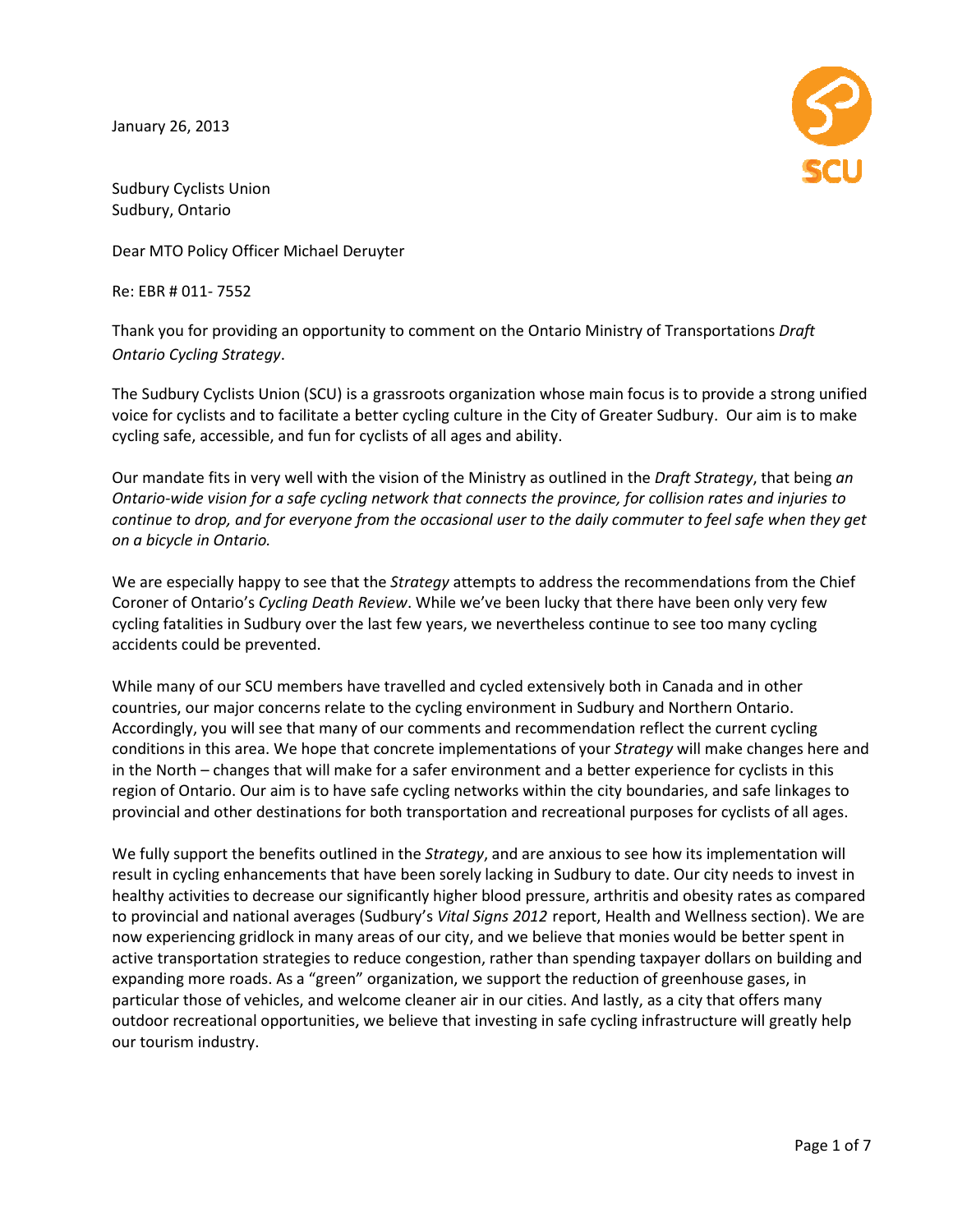As such, we respectfully offer the following comments on your document:

#### General Comments

Because the Ministry has not updated its Bicycle Policy since 1992, we are pleased to see the Ministry begin work on a new strategic document. We applaud your seeking input from all Ontario citizens. The SCU supports the initiatives that are described in the Context section, and we very much agree with the threepronged approach described in Section 2. We also support the goals identified within each approach (we see goals as the subtitles under each strategy i.e. "Leading the Identification of a Province-Wide Cycling Network").

We do, however, have some concerns about the descriptions of the actual goals as proposed in section 2. Nothing in this section links to budget allocations and timeframes, nor should it necessarily do so if the goal of the document is to guide the development of the programming that will implement the described strategies and goals.

The inclusion, wording and specific descriptions of some of the programming that is identified imply that the Ministry will limit the implementation of each strategy to the listed and existing programming practices.

The use of the words enshrining this approach on page 8 is important as it mandates the proposed strategies and we agree that this should be case; but the strategies shouldn't be limited to only the items listed within the document. Doing so limits the scope of the overall strategy as well as its lifespan.

We believe that, rather than describing specific programs, the one critical outcome of the document should be to mandate the development, implementation, and cyclical review of a comprehensive Ontario Cycling Plan, as referenced by the Cycling Death Review. Page 8's footnote number 4 in the Strategy states: Developing the Cycling Strategy addresses recommendation 2 from the Coroner's Report (p. 8). This is only partially correct as the Coroner's report recommends a complete Ontario Cycling Plan. Such a plan would include achievable and measurable deliverables that would implement the Ministry's strategy. Similar to Official Plan cycles for cities, we propose that mandatory reviews of the Plan be done every 5 years, including a "report card" on identified deliverables.

Also, all documents moving forward need to eliminate wording that has nebulous and non-proactive implications like should and may and consider, and replace them with pro-active, binding words of compliance.

Our next comments address specific issues and programs that are mentioned in the Strategy, and that we believe should be carried forward into a comprehensive Ontario Cycling Plan. We wish to comment with an acknowledged bias as to how the Strategy will impact Northern Ontario, and more specifically, the City of Greater Sudbury.

#### Infrastructure

As citizens of Northern Ontario, we have active transportation needs that we share with Southern Ontario and the rest of Canada, but we have some unique transportation needs as well. We are the largest city in Northern Ontario by population (over 160,000) and the 24th largest metropolitan area in Canada. In land area, it is the largest city in Ontario (over 3,627 square kilometres), the seventh largest municipality by area in Canada and the largest municipality in English Canada legally designated as a city. Our road network extends over 3,560 lane kilometres to link sparsely populated and urban areas. This physical configuration creates unique challenges in developing a good active transportation network that services all of our citizens.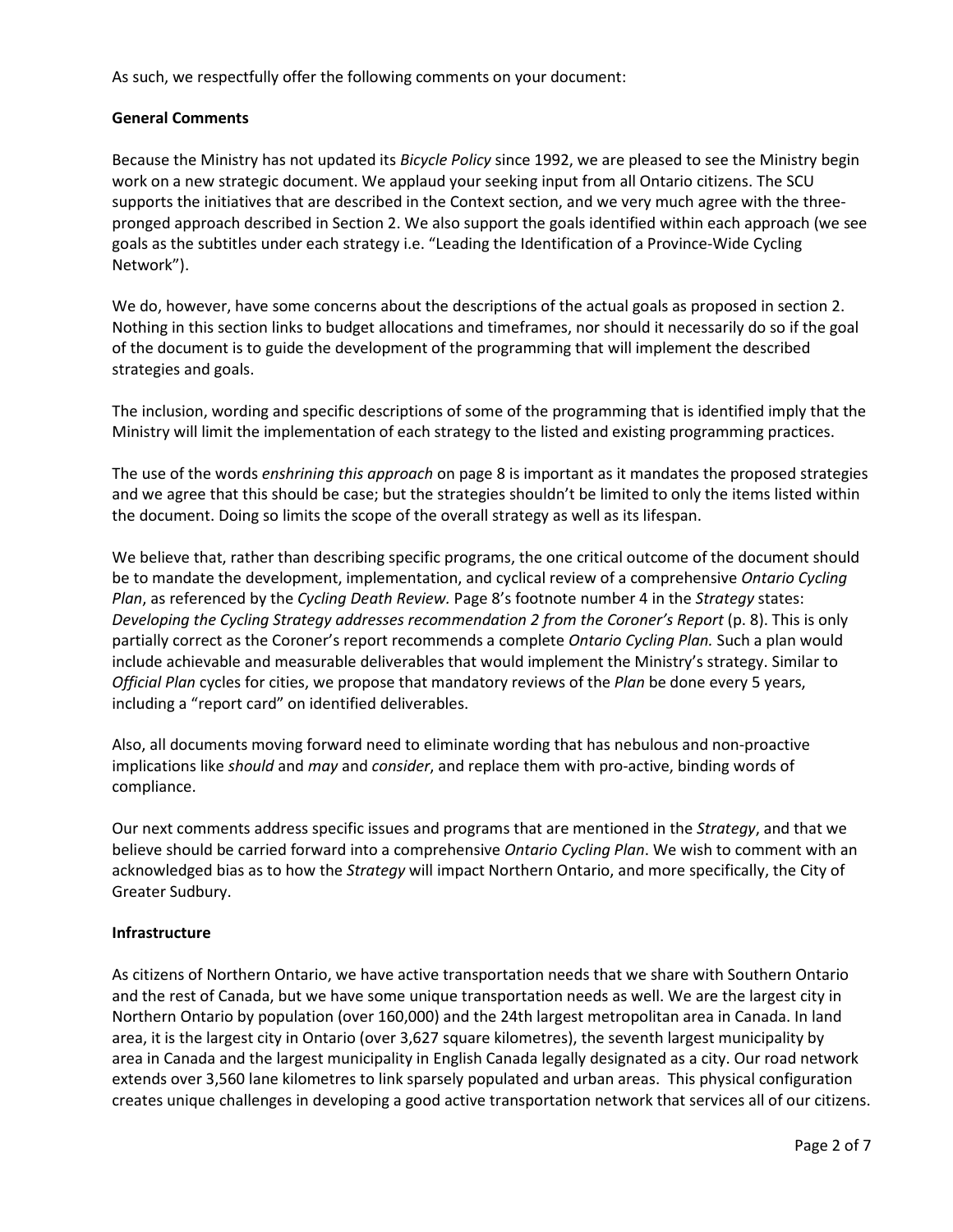While we have some off-road recreational multi-use trails, we currently have very little municipal cycling network infrastructure. In most situations, cyclists must travel on heavily used arteries in order to get from one end of the city to another.

Many of our citizens refuse to look at cycling as an option for transportation in Sudbury, because they fear for their safety on our roads. This needs to change in order to achieve the goals that are outlined in your Sustainability InSight framework.

Unlike other metropolitan cities, our municipal government has not been very proactive in developing active transportation infrastructure. There are policy reviews taking place (our Official Plan and its accompanying Transportation Network reviews), and some projects are planned which will include multi-use active transportation corridors (the Elgin Street Greenway). However, we lack active long-term transportation implementation plans, and the 2013 budget does not include distinct allocations for active transportation development.

We believe that the province can provide a critical role in developing standards, best practices, grants and programmes that would both mandate and encourage active transportation development by municipalities like ours.

It is laudable that the Ministry has invested many dollars in expanding cycling infrastructure in Southern Ontario (i.e. the Big Move). However, we in the North are very much behind Southern Ontario because there have been very few dollars allocated to our area of the province, Manitoulin Island notwithstanding. We have some significant retrofit challenges in bringing our city and our region up to par with other Canadian cities. The Ministry can help by assist with funding targeted to Northern Ontario, and with policies that mandate the inclusion of cycling infrastructure whenever a road is built or rehabilitated.

We find the wording in section 2.1 Enhancing Cycling Infrastructure in the Province limiting as it targets recreational cycling as the main goal for developing cycling infrastructure. Identifying the need for a cycling network only as it relates to recreational cycling and tourism opportunities ignores the fact that cycling is a viable transportation option. Developing cycling networks, especially in coordination with public transit (including buses and trains), not only addresses tourism, but also implements alternative modes of transportation for travelling to and from school, work, shopping areas, for personal errands, and for other travel reasons not related to recreation.

The sentence it will evaluate on a case-by-case basis whether the addition of a cycling component is warranted based on outlined criteria and whether it can be accommodated without substantially altering the scope of the project, is also problematic for us. These are the same types of words that we see in many municipal planning documents and that have historically been used to negate the inclusion of cycling infrastructure in road building/rehabilitation projects. It is our position that accommodating cycling should be mandatory for all projects, in other words, a Complete Streets approach for all roads, as recommended by the Chief Coroner. It is not to say that complex implementations are needed for every project; the priorities that are listed by the Ministry should drive the type of implementation. While cost is listed as the last priority item, we have found that too often, it is the determining factor that is used to eliminate cycling infrastructure in new projects.

We therefore support a standard of the *minimum* one meter shoulder for all provincial roads. Some of our members have personally travelled on your Manitoulin Island pilot project, and it is so much more pleasant, comfortable and safe to travel there than on most of the roads in the Sudbury region. The Manitoulin Island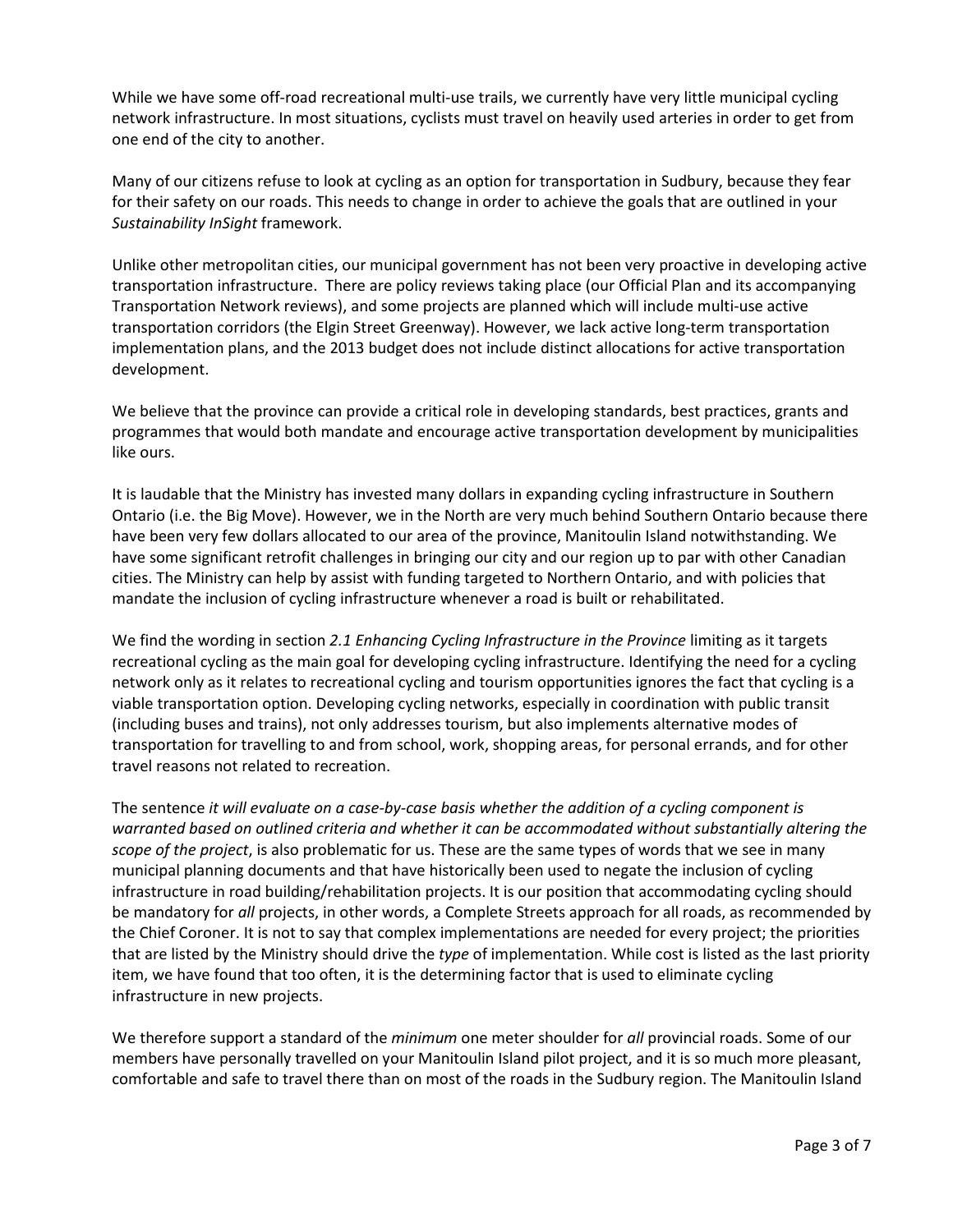roads, where there are few large trucks and traffic is not extremely busy, mimics many of the roads close to Sudbury. Its pilot should be deemed a success and monies allocated to others pilots in Northern Ontario.

There are other situations, however, that warrant wider shoulders because of traffic type and density. We are a centre hub in Northern Ontario, with Highway 69 going south and, Highway 17 (the Trans-Canada Highway) going east and west, and Highway 144 going north. Because these are critical transportation routes for moving goods across Ontario and Canada, there are significantly large numbers of trucks that travel these highways. If we are to encourage a cycling network across Ontario, the MTO needs to incorporate cycling infrastructure on these highways, or alternative options that are pleasant, safe, and direct. We do not have the network of secondary roads that Southern Ontario enjoys, and asking cyclists to travel significant distances to avoid dangerously busy highways will only discourage cycling in Northern Ontario. Wider paved shoulders on the four main highways leading to and from Sudbury would be very beneficial to cycling in this region. Some sections, because of extremely busy traffic, may also warrant separated bicycle paths, or the continued maintenance of parallel secondary roads when newer, more volume-intense highways are built.

The last is clearly exemplified by the challenges cyclists now face with the four-laning of Highway 69. Its reconfiguration to a freeway has closed some of this road to cyclists. Currently, cyclists wishing to travel south to Killarney or to the French River have no options to get there. The Ministry has proposed travelling on a significant detour which includes dangerous sections of Highway 17 east in order to get to the French River, but that leaves out the Killarney area. In Southern Ontario, secondary route alternatives to freeways are in place. Such is not the case in Sudbury. We would ask that the government retrofit existing sections of the new Highway to accommodate cyclists and incorporate cycling infrastructure as newer sections are developed to Parry Sound.

In summary, we recommend the development of a set of standard implementations for all provincial roads that will be developed in coordination with the cycling community. These standards should be based on traffic types and volumes, road configuration (hills, curves, exits, entrances to driveways and business access, etc.), and user need (only road allowing access to areas, larger volumes of cyclists, etc.). Our hope is that the new Traffic Manual Book 18 will provide guidelines that we can review and that there will be opportunity to provide input before the guidelines are put into place.

Examples like Quebec and some U.S. states who have adopted state-wide implementations of Complete Streets show that provincial-level leadership is critical to establishing cycling infrastructure in all areas of the province. Working with partnerships, under clear guiding principles, with other entities like the Trans Canada Trail, the Share the Road Coalition, 8-80 Cities, the Complete Streets Coalition, Ontario municipalities, Health Units, and grassroots organizations is critical. The Ministry can be proactive and visionary by taking a leadership role in coordinating across jurisdictions and in eliminating barriers to establishing a comprehensive cycling infrastructure that serves all Ontario citizens.

## Safety

As cyclists who see numerous dangerous situations as we travel on Sudbury roads, we applaud your strategies for educating both cyclists and motorists. Sudbury has a decided anti-cyclist culture. The SCU is hoping to change some of that. We now have members who are CAN-BIKE instructors, and we are planning to provide CAN-BIKE courses to citizens starting next year. This past year, our members have provided bike safety training at festivals and events, as well as in some primary schools. We actively promote safe cycling to all cyclists whenever we see an opportunity to do so.

There is however, a lot of work still to be done to encourage safe sharing of the road.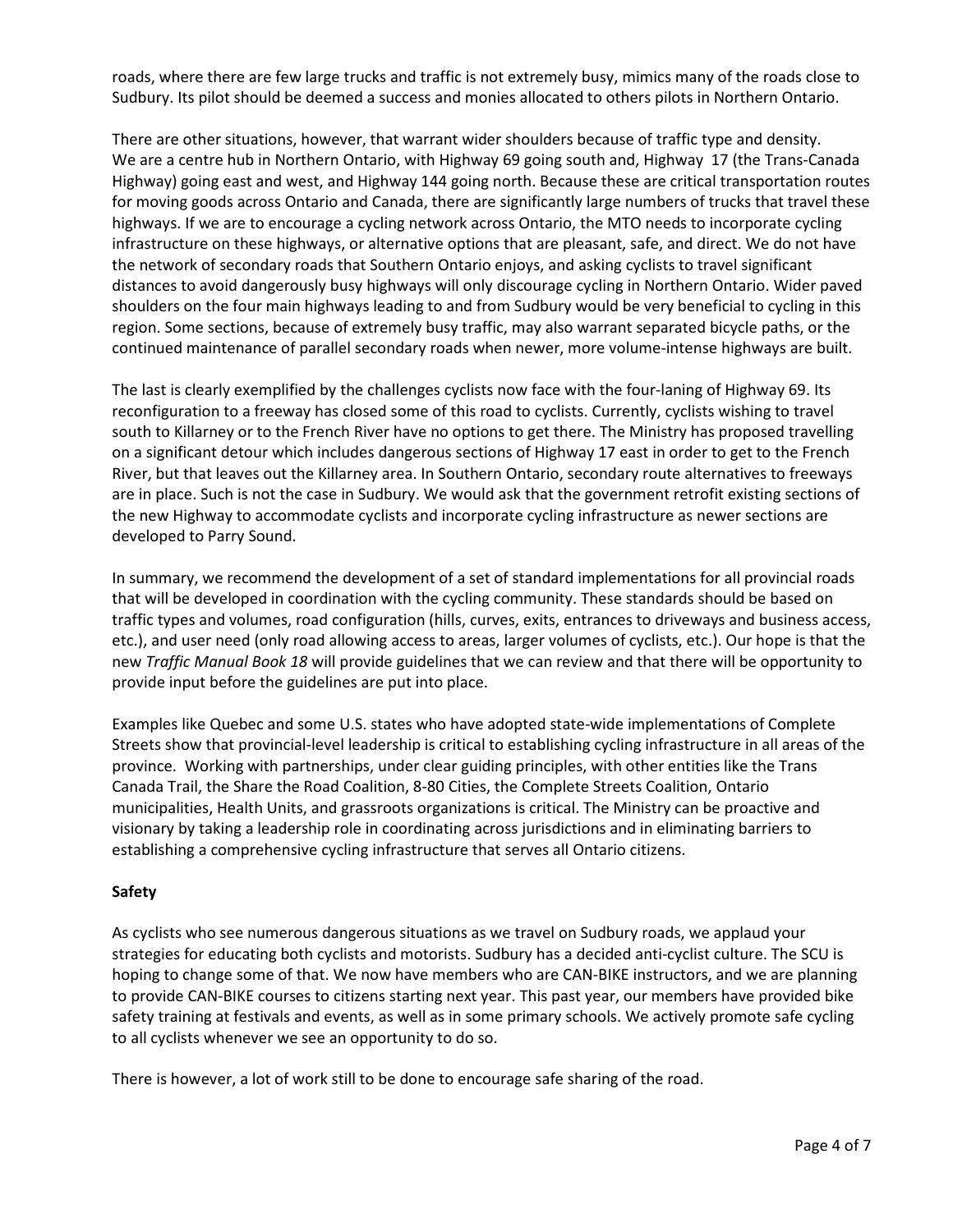We applaud the changes to the Driver Handbooks, and the New Beginner Driver Education curriculum. We have in the past heard some disturbing stories about driving school instructors having anti-cycling opinions in Sudbury, and would ask you to expedite all proposed changes. We would also recommend sensitization campaigns, to be conducted provincially, as well as dialogues established with driving schools to ensure that the right message is being communicated to new drivers.

We would like to see additional signage on roads, targeting both cyclists and motorists. Properly informing cyclists of choices for routes, safe navigation of exits (especially road merges), and lane options are critical to cyclist safety. Informing motorists to share the road with cyclists, and informing them of the likely behaviour of cyclists based on the oncoming road conditions (curves, merges, etc.) is also critical. We would also like to see enforcement of posted speed limits on all roads that are used by cyclists; if the speed limit is 60 or 80 kms an hour, then enforcement should be at that level, and not 10 kms over the posted speed limit as is currently accepted by motorists. We also support changes to the Highway Traffic Act which would allow municipalities to lower the speed limits on residential streets from the current 50 km/hr. This would help cyclists as well as pedestrians who need safer streets.

It is important that roads be maintained properly, especially as paved shoulders become available for cyclists. Snow in the winter needs to be cleared properly as some cyclists do cycle in the winter. Roads need to be repaired promptly, including paved shoulders, in order to ensure the safety of cyclists who do not have the option of easily swerving on heavily travelled roads.

We are encouraged to see that you will continue to support funding for safety programmes, and hope to see some of these initiatives implemented in Sudbury. Developing partnerships with municipalities, local police forces, local health units, and community groups is critical to implementing safety programmes. Sudbury does not yet have any such programs in place. Sudbury would greatly benefit from programs like Bike to School, Bike to Work, and the Road Safety Challenge. Safety programs targeted specifically to the trucking industry and to industries that employ their own truck drivers are important to Sudbury, as we see a large number of trucks on our municipal and provincial roads.

Programs targeting children are especially important; as experienced in countries like the Netherlands, children who learn how to cycle safely become life-long cyclists, and also become safer automobile drivers. We would like to see the development of cycling education in primary and secondary school curriculums, and hope you continue to fund partnership initiatives with organizations like municipalities, police forces, and others, that ensure that all Ontario citizens have access to safe cycling education.

We've long thought that point of sale safety information should be mandatory for those retailers and individuals selling bicycles. We believe that they should also go a step further; it should be mandatory that a bell, light, and reflective tape be included in the purchase of a new or used bicycle, and in particular adult bicycles. These items are mandated by law, and not all citizens are aware of this. It should be the responsibility of the seller to provide a product that conforms to the law and that encourages safe use. In order to encourage the retrofit of existing bicycles, the SCU would like to see retrofit programs offered to citizens, in particular targeting lower-income families who would not normally have the means to purchase the additional items.

There are a few initiatives that we would like to see developed in addition to the ones mentioned above, including that of a one meter passing rule for vehicles when passing cyclists. After implementation, promotion campaigns would be critical to informing the public of changes to the Highway Traffic Act. It is to be noted that drivers who achieve competency in driving, and then receive a license, are never retested (until they are 80 years of age), nor is there a system in place to notify them of changes to driving statutes. It is also not mandatory for all drivers to take driver's education as a prerequisite to receiving a license. We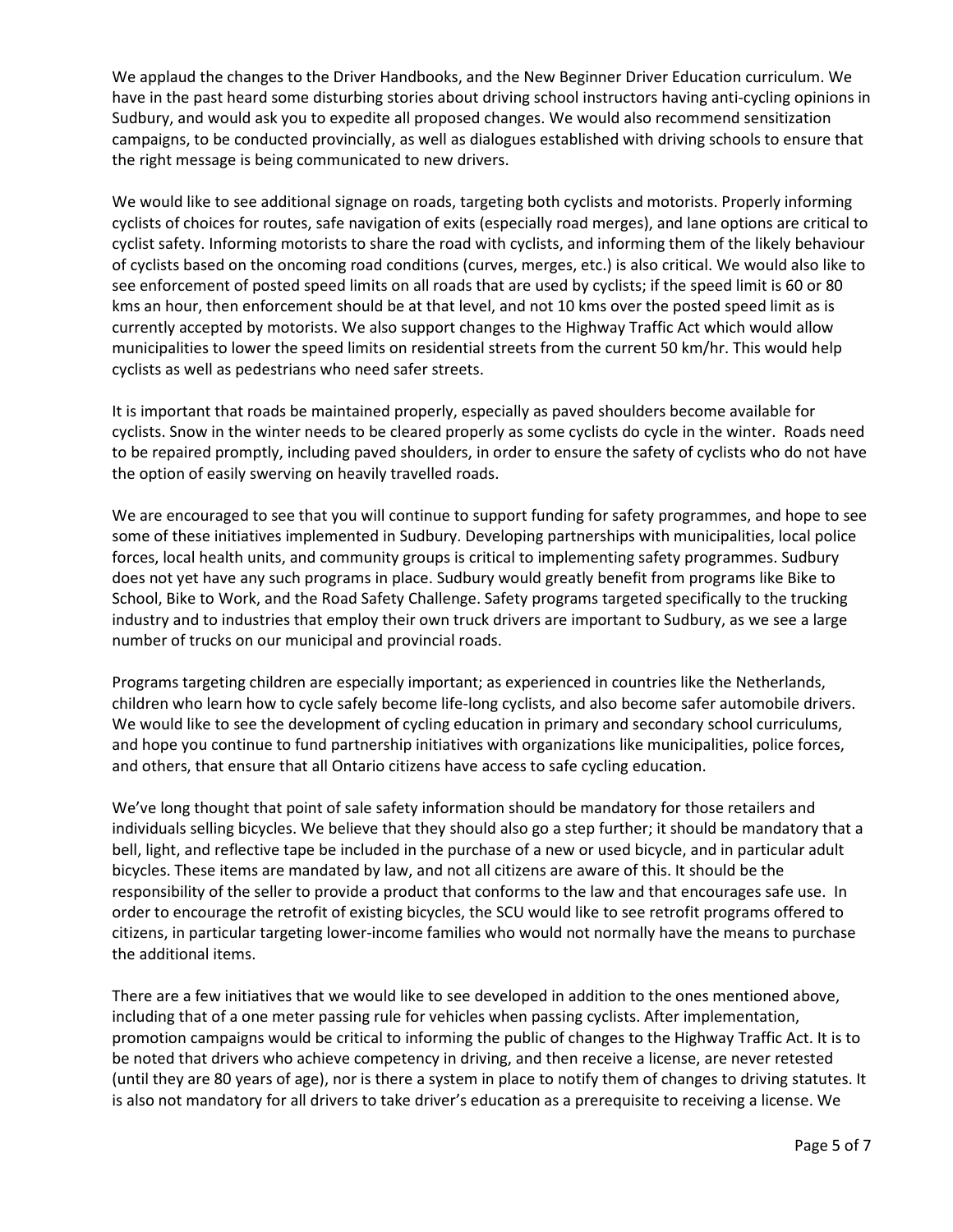would like to suggest that this be put into place, and that a review be undertaken to identify the best methodologies to ensure that all drivers keep up to date with their skills as well as their legal obligations while sharing the road.

Because we have CAN-BIKE instructors in Sudbury, we recognize the value of the CAN-BIKE program as it is the only accredited cycling education program in the country. Under the law, bicycles are treated as vehicles. They share the road with much heavier automobiles and trucks, and are therefore more vulnerable users of the road. Yet in many communities, there are no options for users to take training on how to properly and safely use a bicycle in urban and high-traffic areas. Funding needs to be identified in order to support the central development of CAN-BIKE programs through its parent organization Cycling Canada Cyclisme; to develop additional instructors; and to help in implementing the program in all Ontario communities.

Lastly, the Cycling Death Review recommends the mandatory use of helmets. This recommendation has unfortunately polarized the cycling community, as some cyclists refuse to wear helmets, while others support the recommendation. Nay-sayers cite freedom of choice, as well as examples of other countries that do not mandate helmets. Helmets, however, do save lives, and minimize head injuries. And Ontario's lacking cycling infrastructure makes cycling, in our opinion, more dangerous here than in other countries where infrastructure abounds. The majority of SCU members support the use of helmets, so we would urge the Ministry to seriously consider implementing this law.

# Planning

We are looking forward to the new Traffic Manual Book 18. We believe that this type of reference document, that has long been available in other provinces like Quebec (example Velo Quebec's Planning and Design for Pedestrians and Cyclists – A Technical Guide), needs to drive the planning and development of infrastructure across Ontario. The standards would ensure that all municipalities follow best practices and implement road infrastructure that is cost-effective and sustainable.

We would encourage Ontario to adopt, province-wide, the Complete Streets approach to road design. This approach has been widely adopted in the United States, including a U.S. Department of Transportation policy statement, and the presentation in 2011 of the Safe and Complete Streets Act in the U.S. Legislature. The United States now has over 300 jurisdictions that have adopted the policies as of February 2012.

While some Ontario cities like Kitchener have endorsed Complete Streets, Calgary is still the only city in Canada that has fully implemented the approach.

Complete Streets is mentioned in Sudbury's Sustainable Mobility Plan (SMP) where it is recommended that the City develops an official policy. The SMP was published in spring 2010, and almost three years later, there has been no adoption of Complete Streets by the city.

We believe that Complete Streets should be adopted across Canada, and that the Province of Ontario should lead above all other provinces by implementing the approach at a provincial level, as recommended by the Coroner of Ontario. This would greatly benefit all citizens of Ontario, no matter where they live.

## Research

The SCU supports the implementation of provincial cycling networks. We are participating in suggested designs for some Northern networks, including the Georgian Bay Cycling Route and the Lake Huron North Channel Cycling Route. It is important that the Ministry continue to involve stakeholders who actively use